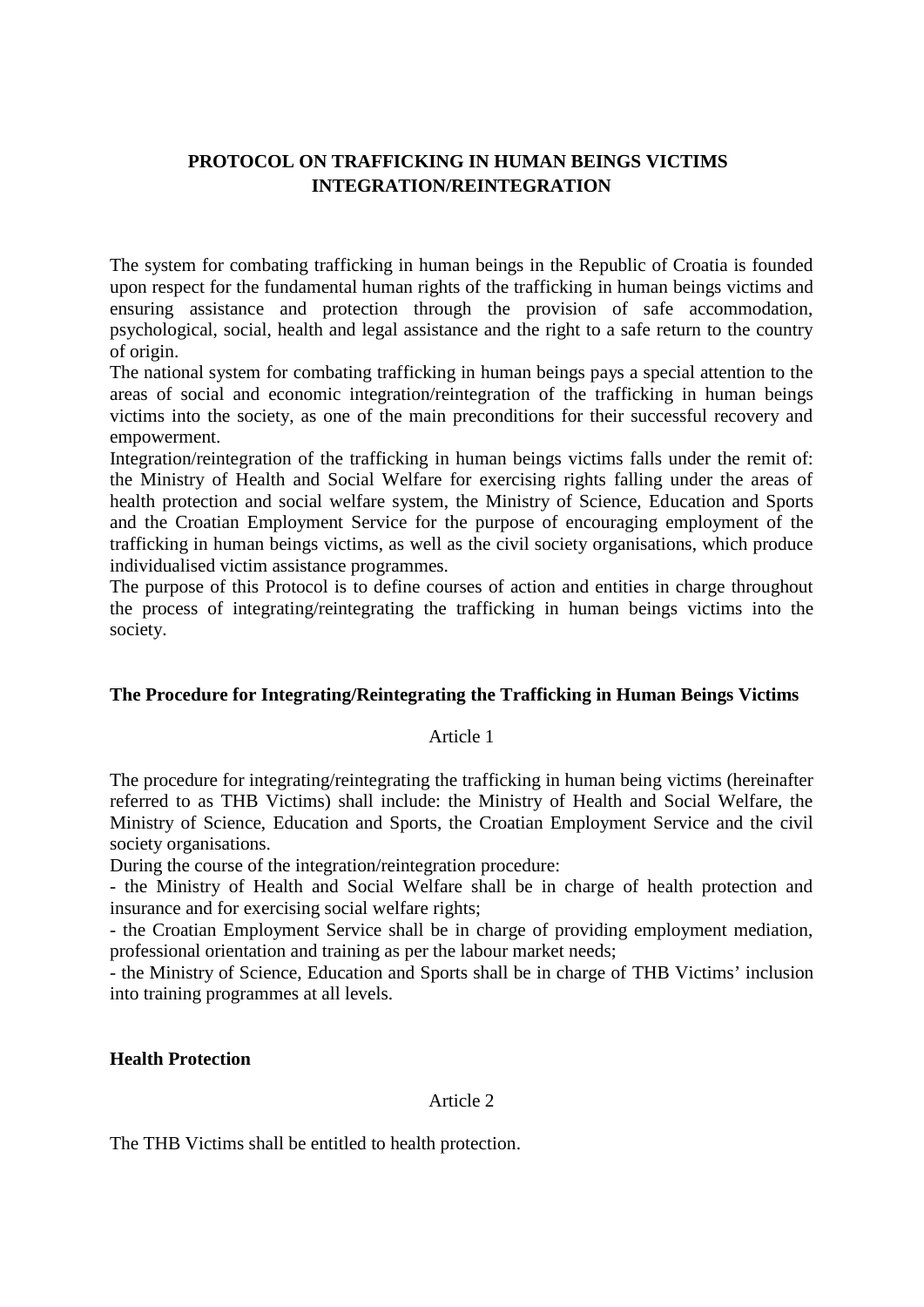Health protection shall encompass the right to primary health protection services, specialist and consultation protection, hospital treatment, right to use medicaments defined in the basic and the supplementary medicament list of the Croatian Health Insurance Institute, the right to stomatological and prosthetic aid and stomatological and prosthetic supplements, the right to orthopaedic and other aids.

Under the conditions set forth in the Mandatory Health Insurance Act, the THB Victims shall be entitled to health protection abroad.

### **Health Insurance**

### Article 3

The procedure for exercising the right to mandatory health insurance shall be performed by filing an application with the Croatian Health Insurance Institute.

The Application may also be filed with a state administration body in charge of social welfare matters in instances when the right to mandatory health insurance may not be exercised at different grounds (pursuant to Article 13 of the Mandatory Health Insurance Act).

### **Social Welfare**

### Article 4

The THB Victims shall be entitled to exercise social welfare rights as prescribed in the Social Welfare Act.

The decision-making concerning the exercising of social welfare rights shall locally fall under the remit of a social welfare centre founded in the area in which a THB Victim shall have a permanent or temporary address, in keeping with the provisions contained in the Social Welfare Act.

### Article 5

The Social Welfare Centre shall render consultation services with the view to overcoming the difficulties and achieving social inclusion.

The THB Victim consultation shall be carried out by a competent professional of the Social Welfare Centre.

The consultation services shall encompass the provision of help with finding a job, resolving the housing issues and creating conditions for the development of personal abilities and a responsible rapport with self and the society.

THB Victims shall be entitled to an allowance in agreement with the conditions prescribed by the Social Welfare Act.

**Education**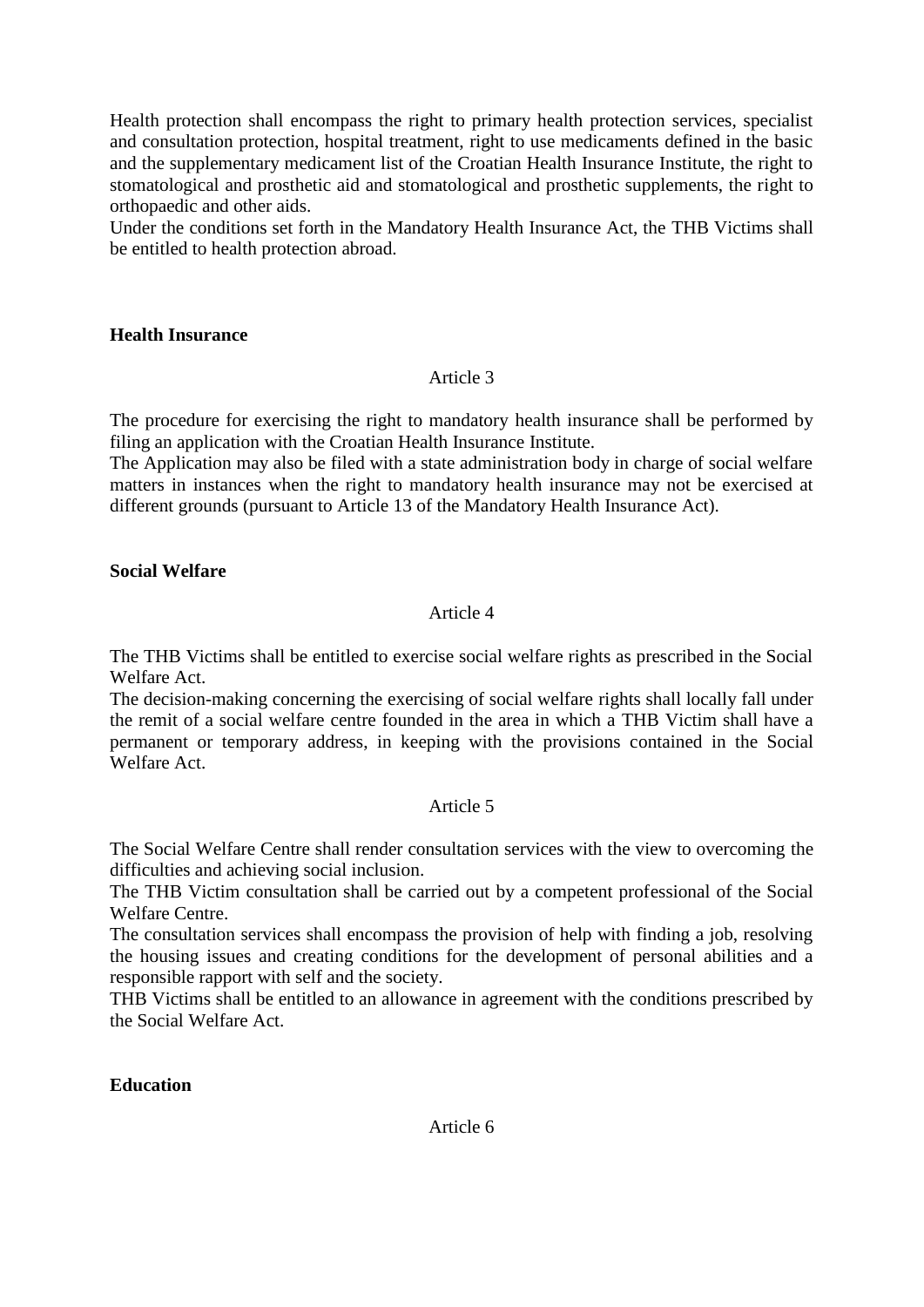In pursuance with the legal assumptions, THB Victims shall be enabled to integrate/reintegrate into the regular primary and secondary education systems. In instances when THB Victims shall be Croatian citizens aged 15 and over and having no primary education, they shall be enabled to complete such education through the project titled "For a Literate Croatia: The way to a desirable future – decade of literacy in Croatia (2003-2012)". The foreign national THB Victims shall be enabled to join regular secondary education on the basis of the Decision on the Elements and Criteria for Secondary School Enrolment Candidate Selection issued by the Ministry of Science, Education and Sports.

### **Access to Labour Marked**

### Article 7

Through the registration in the records of the unemployed kept by the Croatian Employment Services (hereinafter referred to as the CES), THB Victims shall be given right to information and professional assistance in keeping with the Employment Mediation and Unemployment Rights Act.

### Article 8

The CES shall be obliged to provide THB Victims with information on the local labour market conditions, include them in workshops for the unemployed with the view to improving their competencies, motivation and active job seeking skills and help them produce a Professional Job Seeking Plan.

The Professional Job Seeking Plan shall define jobs a THB Victim is able to perform on the basis of the defined professional, working and personal abilities with a list of activities to be carried out for the employment purposes.

The employment advisor shall be obliged to inform the THB Victim of the announced vacancies fitting for the THB Victim according to his/her qualifications, professional conditions and his/her working experience.

Furthermore, the employment advisor shall be obliged to help the THB Victim make contact with a potential employer.

### Article 9

Through the existing active employment policy programmes carried out by the CES, THB Victims shall be enabled to get involved in the training financing or employment co-financing programmes, according to the measures pertaining to the labour market disadvantaged persons.

For the THB Victims sent for training, the CES shall undertake to compensate the training programme deliverer for the training costs, to ensure right to cash allowance and travel expenses during the training period.